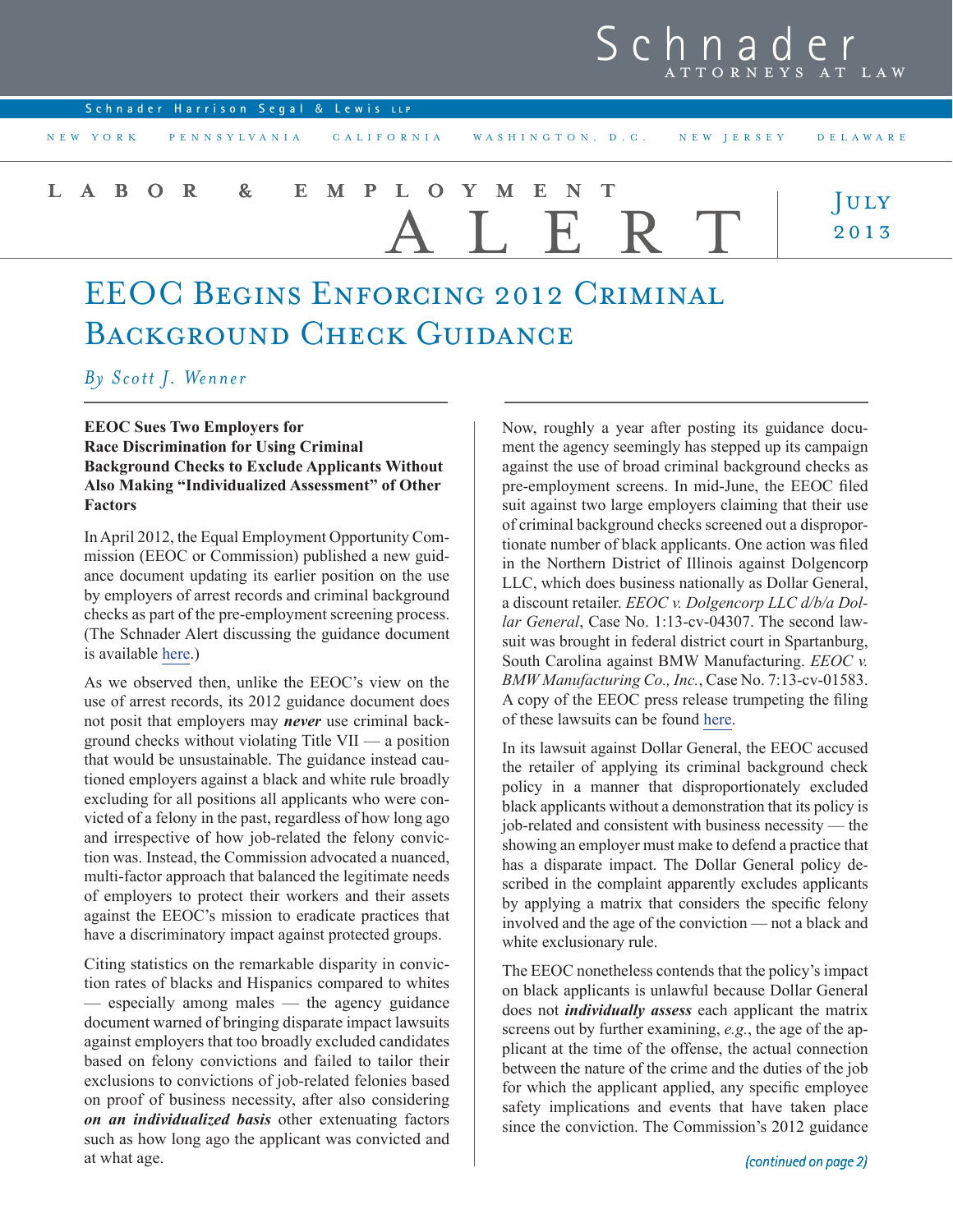document forcefully asserted the necessity for an individualized assessment of factors such as those outlined above in order to defend successfully a background check policy on grounds of job-relatedness and business necessity.

The EEOC's complaint against BMW Manufacturing was brought on behalf of 69 black employees of a contractor, UTi Integrated Logistics, Inc. (UTi). UTi provided warehouse and distribution assistance, transportation services and manufacturing support to BMW at its Spartanburg, S.C. facility. The EEOC alleged that BMW exercised sufficient control over UTi's employees to be their joint employer, and hence liable for acts of discrimination against them in which BMW participated.

When BMW chose another contractor to replace UTi to perform the same services, the UTi employees were directed to reapply for positions with the new contractor if they wanted to remain working at the BMW plant. As part of this application process, BMW directed the new contractor to perform a criminal background check, using BMW's written criminal background check criteria, on every UTi employee applying for transition of employment to the new contractor. Of the 645 employees who applied, 88 had convictions that violated BMW's policy for employment eligibility.

According to the EEOC, BMW's written criminal conviction background check policy has been in effect since the BMW facility opened in 1994. The policy purportedly excludes applicants convicted of broad categories of crimes, including assault, domestic abuse, various drugs and weapons crimes, and, more sweepingly, any crime of a violent nature and criminal convictions involving "theft, dishonesty, and moral turpitude." BMW directed the new contractor to apply the BMW policy as written and the 88 former UTi employees with qualifying convictions were denied access to the BMW facility and, therefore, were not offered jobs with the new contractor. Of this group of 88, 70, or 80 percent, were black.

The Commission has alleged that these applicants for transition of their employment were denied jobs "without any individualized assessment of the nature and gravity of their criminal offenses, the ages of the convictions, or the nature of their respective positions. Moreover, they were denied plant access without any assess-

*(continued from page 1)* ment or consideration of the fact that many had been working at the BMW facility for several years without incident for UTi and prior logistics services providers." The complaint concludes that BMW's practices in using criminal background checks to screen and exclude former UTi employees from working on its premises for the new contractor had an adverse impact on black applicants for transition that was neither job-related nor consistent with business necessity, therefore violating Title VII.

## **Significance of EEOC's Lawsuits**

The simultaneous initiation of these two actions by the Commission to challenge the use of criminal background checks in the employment screening process is significant. The fact that these lawsuits apply the rationale that the EEOC articulated in its 2012 guidance, and was accompanied by a more substantial press release than the agency typically prepares, can only be viewed as notice that the EEOC has launched enforcement of its theory that the use of criminal background checks in the screening process can unlawfully discriminate against black and Hispanic job applicants and employees. It is worth keeping in mind that the Commission is invested in this issue in several ways beyond the fact that it held public meetings and published a substantial updated guidance document last year.

First, commencing these lawsuits aligns with the agency's widely publicized 2013-2016 Strategic Enforcement Plan, which identified as one of its six enforcement priorities the elimination of barriers for protected groups in recruitment and hiring, especially class based recruitment and hiring practices. The EEOC's announcement of these lawsuits positions them as the latest in a series of efforts by the agency to challenge systemic discrimination in recruitment and hiring of minorities.

In addition, the EEOC is a member of the federal Reentry Council, an interagency group convened at the direction of the Attorney General to examine issues connected with reentry into society of persons with criminal records. Among other issues, the Reentry Council is working to reduce barriers to employment faced by convicts, so that people with past criminal involvement — after their sentences have been served — can com-